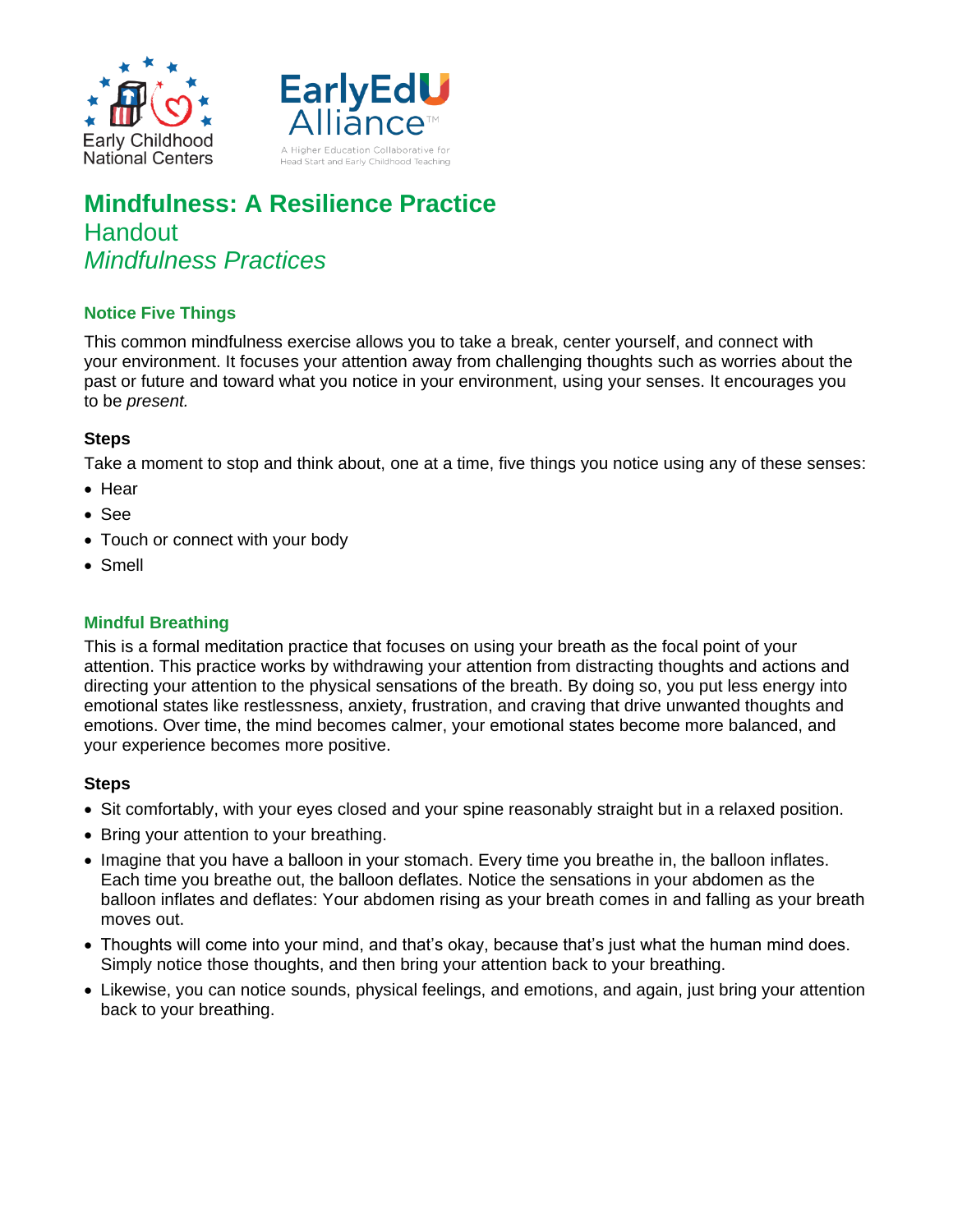## **Mindful S.T.O.P.**

The Mindful S.T.O.P. is a four-step practice that helps people engage in more effective behaviors and experience less stress in response to challenging situations. Mindfulness doesn't necessarily tell you what to do; but it provides you with the space, calmness, and mental clarity to make better decisions about what to do next. The mindful S.T.O.P. can be a tool during challenging or stressful situations or important situations that require you to do the *effective* thing and not the *mindless* thing.

## **Steps**

- **Stop** and envision a *stop* sign to help you pause and bring your awareness to the present moment. This break provides the space to do something else.
- **Take** a deep breath to purposefully draw your attention to your breathing and connect to the present moment.
- **Observe** and adopt a receptive attitude to notice what is unfolding. You can observe what you are thinking, feeling, hearing, seeing, touching, and noticing in others. All of these elements are capable of entering your field of awareness in a receptive and gentle way so you can achieve clarity, calmness, and a deeper understanding of how best to act given the situation.
- **Proceed positively** by choosing to do what's most effective in the moment rather than what uncomfortable or impulsive thoughts and feelings are trying to tell you to do.

## **Mindful Daily Routines**

Daily routines provide a prime example of how to integrate mindfulness seamlessly into your life.

#### **Steps**

- Pick an activity that constitutes part of your daily routine, such as getting out of and making the bed, brushing your teeth, shaving, or having a shower.
- When you do that activity, focus completely on what you are doing: the body movements, the tastes, the touch, the smell, the sights, the sounds, and so on.
- When thoughts arise, acknowledge them, let them be, and bring your attention back to the routine at hand.
- Again and again, your attention will wander. As soon as you realize this has happened, gently acknowledge it, note what distracted you, and bring your attention back to your senses.